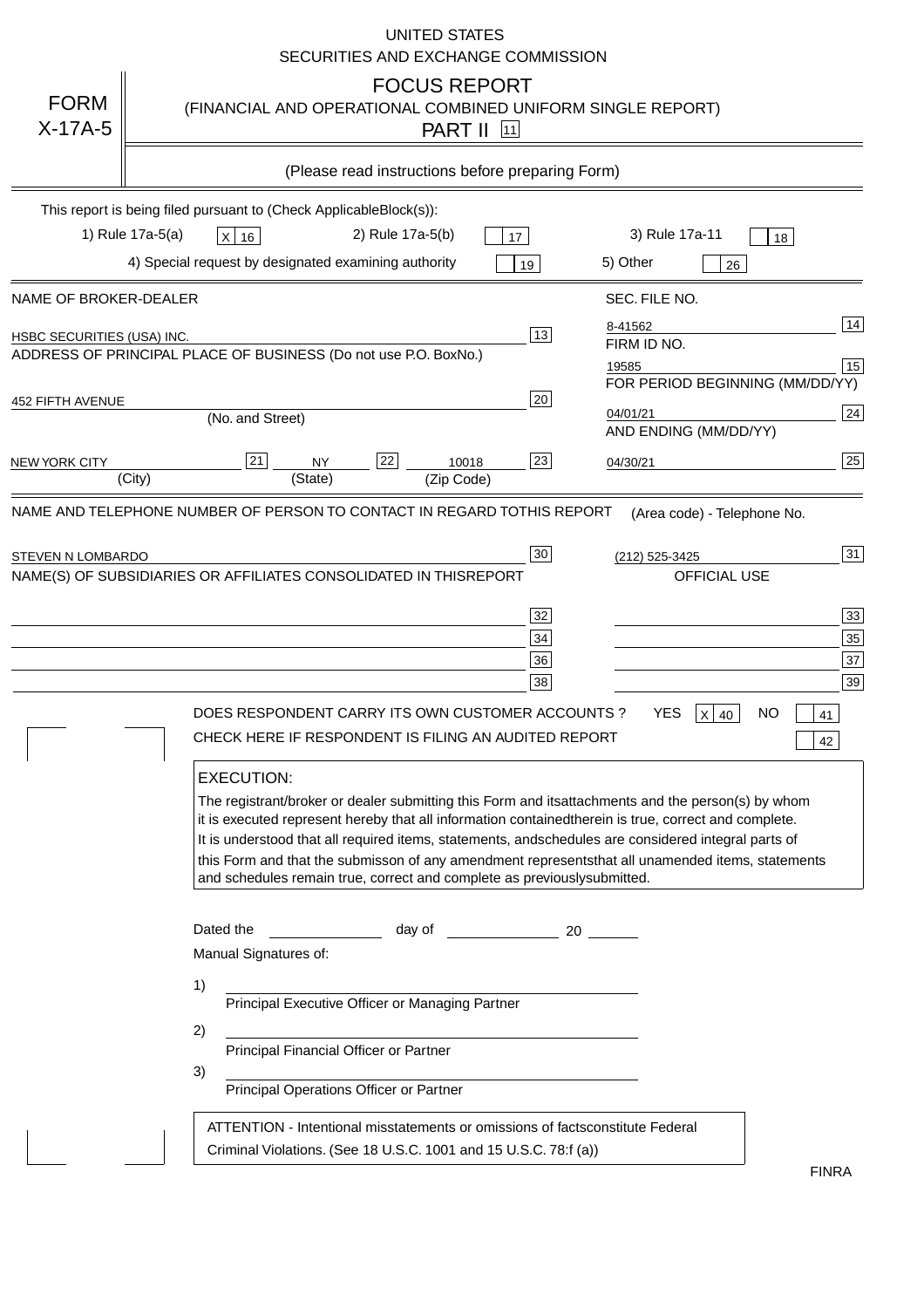BROKER OR DEALER

HSBC SECURITIES (USA) INC.

04/30/21

as of

## STATEMENT OF SEGREGATION REQUIREMENTS AND FUNDS IN SEGREGATION FOR CUSTOMERS TRADING ON U.S. COMMODITY EXCHANGES

| SEGREGATION REQUIREMENTS (Section 4d(2) of the CEAct)                                          |                          |      |
|------------------------------------------------------------------------------------------------|--------------------------|------|
| 1. Net ledger balance                                                                          |                          |      |
| A. Cash                                                                                        | \$<br>1,232,329,570 7010 |      |
| B. Securities (at market)                                                                      | 1,209,947,637 7020       |      |
| 2. Net unrealized profit (loss) in open futures contracts<br>traded on a contract market       | 544,442,915 7030         |      |
| 3. Exchange traded options                                                                     |                          |      |
| A. Add market value of open option contracts purchased on a<br>contract market                 | 335,594,447 7032         |      |
| B. Deduct market value of open option contracts granted (sold)<br>on a contract market         | 185,219,308) 7033        |      |
| 4. Net equity (deficit) (add lines 1, 2, and 3)                                                | 3,137,095,261 7040       |      |
| 5. Accounts liquidating to a deficit and accounts with debit<br>balances                       |                          |      |
| - gross amount                                                                                 | 7045<br>65,342           |      |
|                                                                                                |                          |      |
| Less: amount offset by customer owned securities                                               | 65,342) 7047             | 7050 |
| 6. Amount required to be segregated (add lines 4 and 5)                                        | \$<br>3,137,095,261      | 7060 |
|                                                                                                |                          |      |
| FUNDS IN SEGREGATED ACCOUNTS                                                                   |                          |      |
| 7. Deposited in segregated funds bank accounts                                                 |                          |      |
| A. Cash                                                                                        | 13,115,402               | 7070 |
| B. Securities representing investments of customers' funds<br>(at market)                      | $\Omega$                 | 7080 |
| C. Securities held for particular customers or option customers<br>in lieu of cash (at market) | 257,910,089              | 7090 |
| 8. Margins on deposit with derivatives clearing organizations<br>of contract markets           |                          |      |
| A. Cash                                                                                        | \$<br>1,916,543,442      | 7100 |
| B. Securities representing investments of customers' funds<br>(at market)                      | $\mathbf 0$              | 7110 |
| C. Securities held for particular customers or option customers<br>in lieu of cash (at market) | 617,641,906              | 7120 |
| 9. Net settlement from (to) derivatives clearing organizations<br>of contract markets          | (33, 567, 815)           | 7130 |
| 10. Exchange traded options                                                                    |                          |      |
| A. Value of open long option contracts                                                         | 335,594,447 7132         |      |
| B. Value of open short option contracts                                                        | 185,219,308 7133         |      |
| 11. Net equities with other FCMs                                                               |                          |      |
| A. Net liquidating equity                                                                      | 251,920 7140             |      |
| B. Securities representing investments of customers' funds<br>(at market)                      |                          | 7160 |
| C. Securities held for particular customers or option customers<br>in lieu of cash (at market) | 23,421,875               | 7170 |
| 12. Segregated funds on hand (describe:                                                        | 310,973,767 7150         |      |
| 13. Total amount in segregation (add lines 7 through 12)                                       | 3,256,665,725 7180       |      |
| 14. Excess (deficiency) funds in segregation (subtract line 6<br>from line 13)                 | 119,570,464 7190         |      |
| 15. Management Target Amount for Excess funds in segregation                                   | 109,000,000 7194<br>\$   |      |
| 16. Excess (deficiency) funds in segregation over (under) Management Target Amount Excess      | \$<br>10,570,464 7198    |      |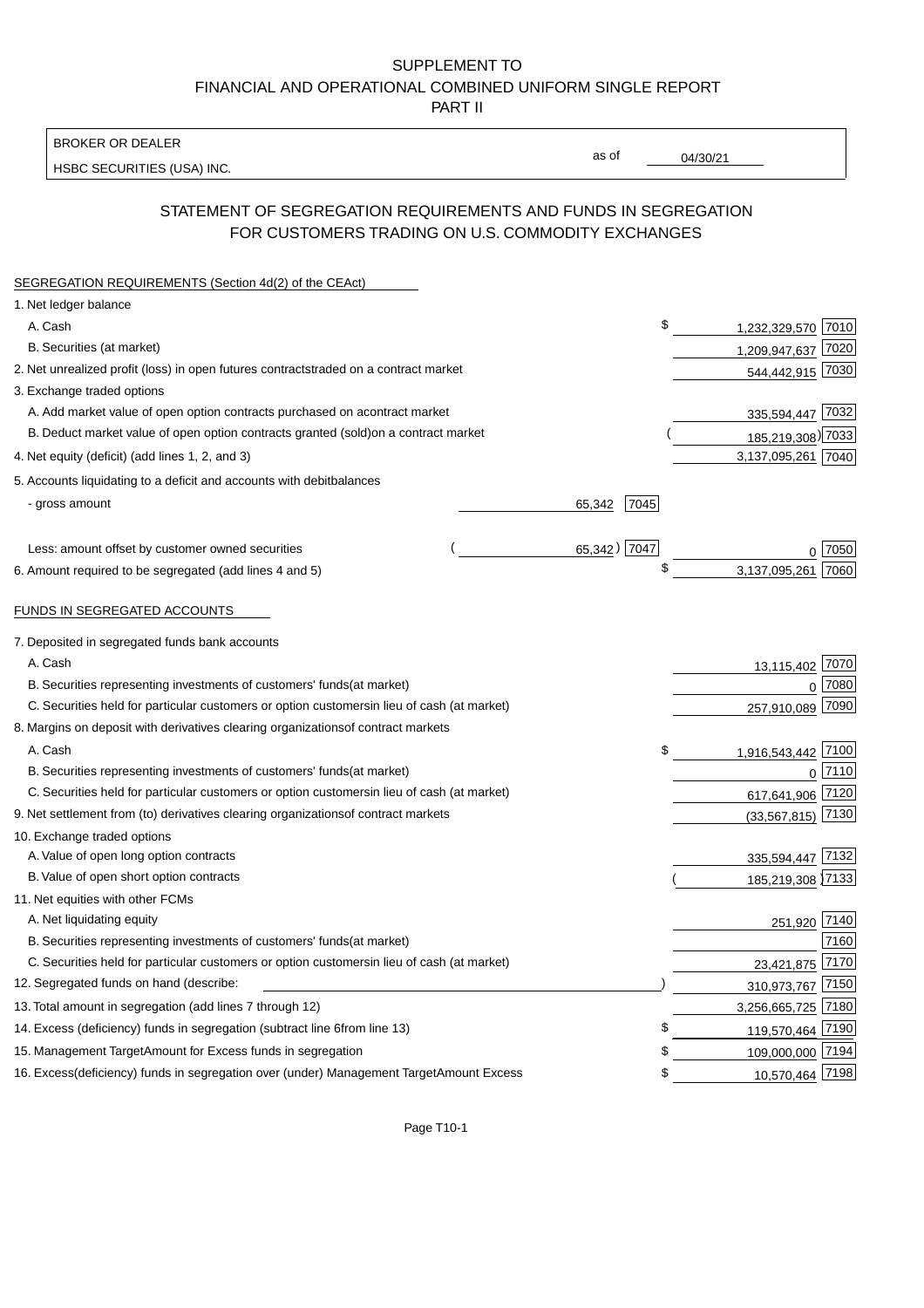PART II

|                                                   | .                                      |                                                                |      |
|---------------------------------------------------|----------------------------------------|----------------------------------------------------------------|------|
| <b>BROKER OR DEALER</b>                           |                                        | as of                                                          |      |
| HSBC SECURITIES (USA) INC.                        |                                        | 04/30/21                                                       |      |
|                                                   | FOR CUSTOMERS' DEALER OPTIONS ACCOUNTS | STATEMENT OF SEGREGATION REQUIREMENTS AND FUNDS IN SEGREGATION |      |
| 1. Amount required to be segregated in accordance |                                        |                                                                |      |
| with Commission regulation 32.6                   |                                        | \$                                                             | 7200 |
| 2. Funds in segregated accounts                   |                                        |                                                                |      |
| A. Cash                                           | \$                                     | 7210                                                           |      |
| B. Securities (at market)                         |                                        | 7220                                                           |      |
| C. Total                                          |                                        |                                                                | 7230 |
| 3. Excess (deficiency) funds in segregation       |                                        |                                                                |      |
| (subtract line 2.C from line 1)                   |                                        |                                                                | 7240 |
|                                                   |                                        |                                                                |      |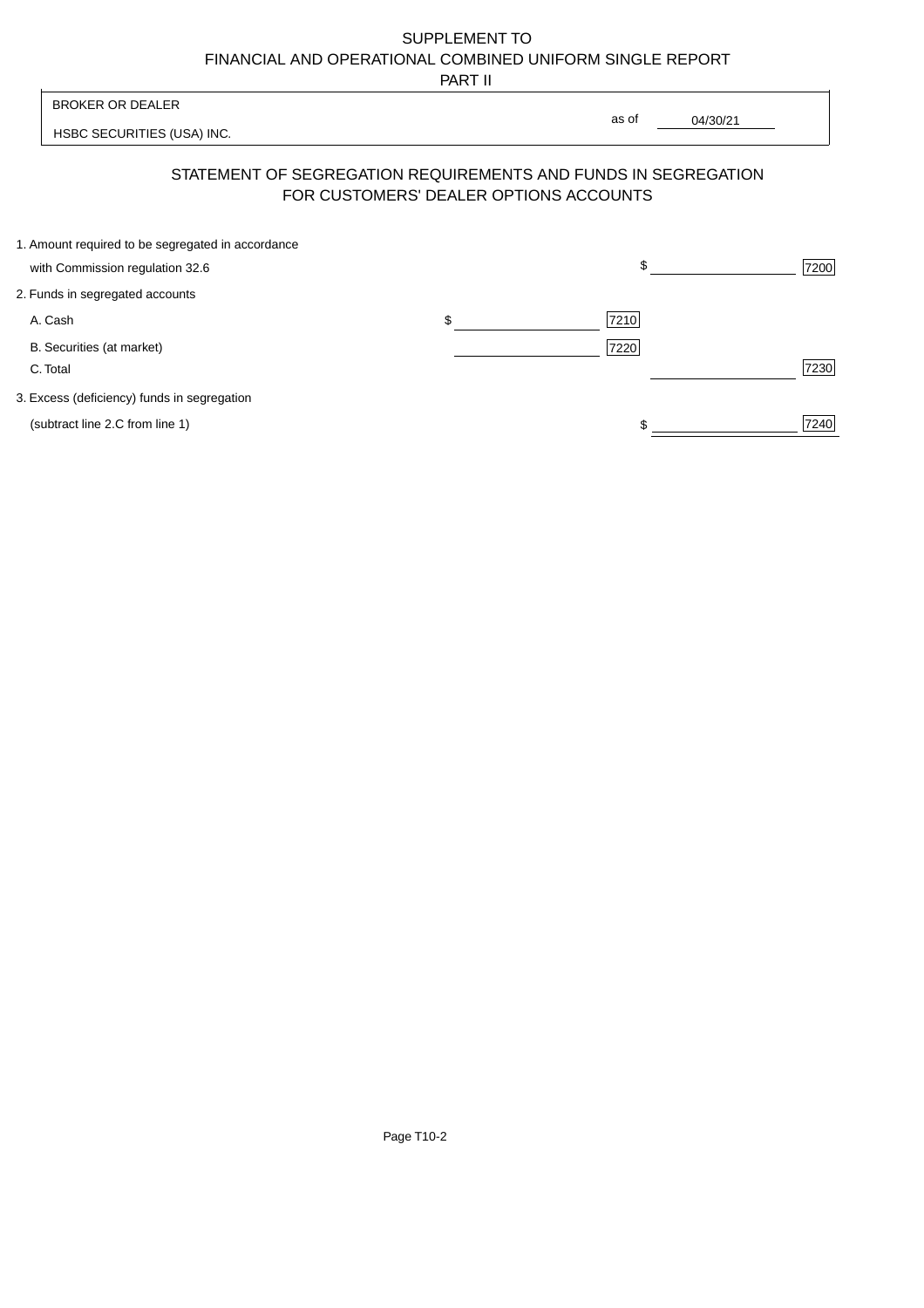PART II

| <b>BROKER OR DEALER</b>    |       |          |
|----------------------------|-------|----------|
| HSBC SECURITIES (USA) INC. | as of | 04/30/21 |

### STATEMENT OF SECURED AMOUNTS AND FUNDS HELD IN SEPARATE ACCOUNTS PURSUANT TO COMMISSION REGULATION 30.7

#### FOREIGN FUTURES AND FOREIGN OPTIONS SECURED AMOUNTS

| Amount required to be set aside pursuant to law, rule or<br>regulation of a foreign government<br>or a rule of a self-regulatory organization authorized<br>thereunder                       |                                   | \$<br>U                        | 7305         |
|----------------------------------------------------------------------------------------------------------------------------------------------------------------------------------------------|-----------------------------------|--------------------------------|--------------|
| 1. Net ledger balance - Foreign Futures and Foreign Option Trading - All Customers<br>A. Cash<br><b>B.</b> Securities<br>(at market)                                                         |                                   | \$<br>97,140,210<br>13,838,274 | 7315<br>7317 |
| unrealized profit (loss) in open futures contracts traded on a foreign board of trade<br>2. Net                                                                                              |                                   | 11,347,846                     | 7325         |
| 3. Exchange traded options<br>A. Market value of open option contracts purchased on a foreign board of trade<br>B. Market value of open contracts granted (sold) on a foreign board of trade |                                   |                                | 7335<br>7337 |
| 4. Net equity (deficit)<br>(add lines $1.2$ and $3.$ )                                                                                                                                       |                                   | \$<br>122,326,330              | 7345         |
| 5. Accounts liquidating to a deficit and accounts with<br>\$<br>debit balances - gross<br>amount<br>Less: amount offset by customer owned securities                                         | 7351<br>178<br>$0)$ 7352          | 178                            | 7354         |
| 6. Amount required to be set aside as the secured amount - Net Liquidating                                                                                                                   | Equity Method (add lines 4 and 5) | \$<br>122,326,508              | 7355         |
| 7. Greater of amount required to be set aside pursuant to foreign jurisdiction (above) or                                                                                                    | line 6.                           | 122,326,508                    | 7360         |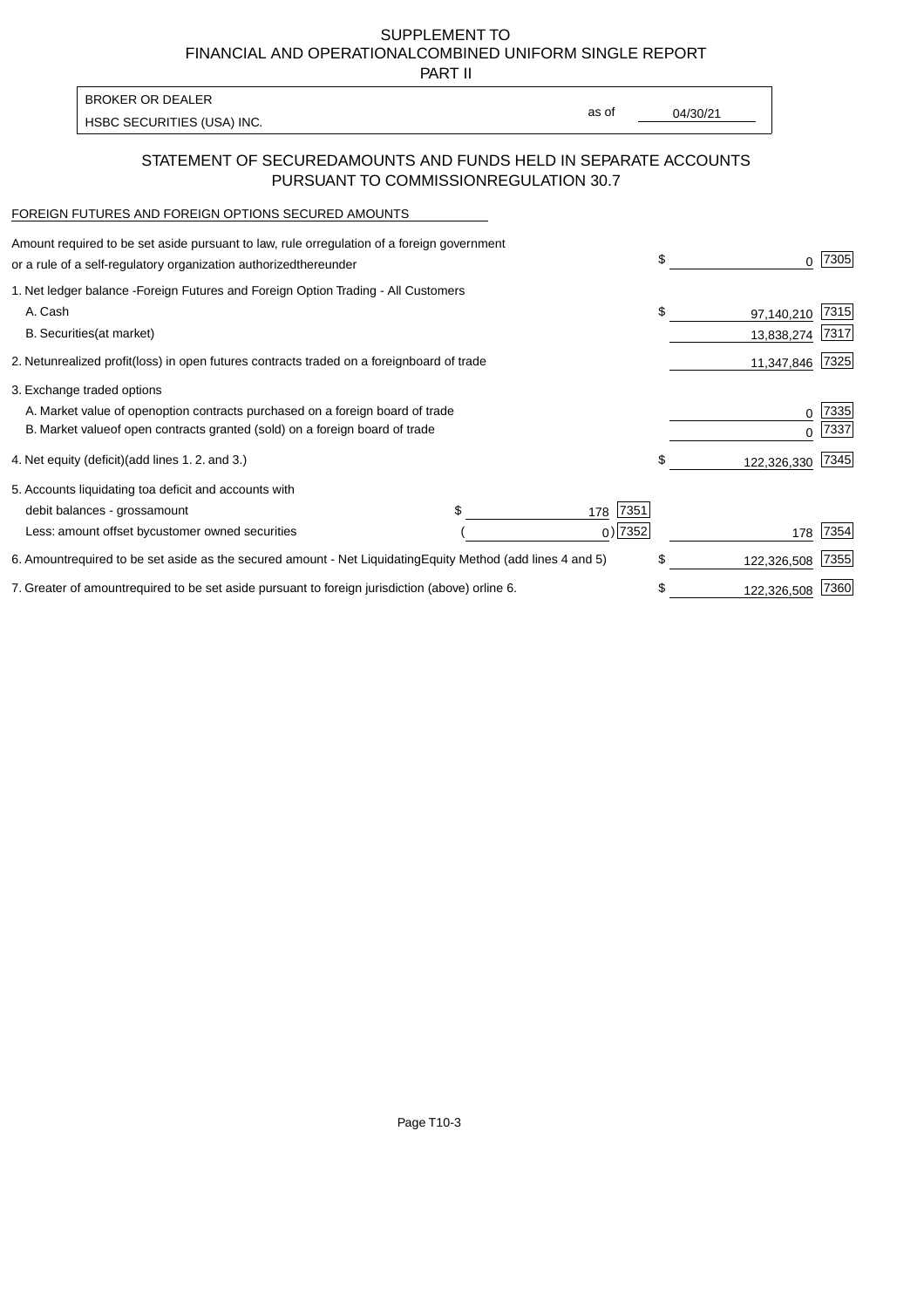PART II

| <b>BROKER OR DEALER</b>                                                                          |                        |             |                 |                  |
|--------------------------------------------------------------------------------------------------|------------------------|-------------|-----------------|------------------|
| HSBC SECURITIES (USA) INC.                                                                       | as of                  |             | 04/30/21        |                  |
| STATEMENT OF SECURED AMOUNTS AND FUNDS HELD IN SEPARATE                                          |                        |             | <b>ACCOUNTS</b> |                  |
| PURSUANT TO COMMISSION REGULATION 30.7                                                           |                        |             |                 |                  |
| FUNDS DEPOSITED IN SEPARATE REGULATION 30.7 ACCOUNTS                                             |                        |             |                 |                  |
| 1. Cash in banks                                                                                 |                        |             |                 |                  |
| A. Banks located in the United States                                                            | \$<br>17,523,528 7500  |             |                 |                  |
| B. Other banks qualified under Regulation 30.7                                                   |                        |             |                 |                  |
| 7510<br>Name(s):<br><b>HARRIS TRUST</b>                                                          |                        | $0$ 7520 \$ |                 | 17,523,528 7530  |
| 2. Securities                                                                                    |                        |             |                 |                  |
| A. In safekeeping with banks located in the United States                                        | \$<br>13,838,274 7540  |             |                 |                  |
| B. In safekeeping with other banks qualified under Regulation<br>30.7                            |                        |             |                 |                  |
| 7550<br>Name(s):<br><b>HARRIS TRUST</b>                                                          |                        | 0 7560      |                 | 13,838,274 7570  |
| 3. Equities with registered futures commission merchants                                         |                        |             |                 |                  |
| A. Cash                                                                                          | \$                     | $0$ 7580    |                 |                  |
| <b>B.</b> Securities                                                                             |                        | $0$ 7590    |                 |                  |
| C. Unrealized gain (loss) on open futures contracts                                              |                        | $0$ 7600    |                 |                  |
| D. Value of long option contracts                                                                |                        | $0$ 7610    |                 |                  |
| E. Value of short option contracts                                                               |                        | $0)$ 7615   |                 | 0 7620           |
| 4. Amounts held by clearing organizations of foreign boards of<br>trade                          |                        |             |                 |                  |
| Name(s):<br>7630                                                                                 |                        |             |                 |                  |
| A. Cash                                                                                          | \$                     | 7640        |                 |                  |
| <b>B.</b> Securities                                                                             |                        | 7650        |                 |                  |
| C. Amount due to (from) clearing organizations - daily<br>variation                              |                        | 7660        |                 |                  |
| D. Value of long option contracts                                                                |                        | 7670        |                 |                  |
| E. Value of short option contracts                                                               |                        | ) 7675      |                 | 7680             |
| 5. Amounts held by members of foreign boards of trade<br>Name(s):<br>7690                        |                        |             |                 |                  |
| A. Cash                                                                                          | \$<br>105,286,530 7700 |             |                 |                  |
| <b>B.</b> Securities                                                                             |                        | 0 7710      |                 |                  |
| C. Unrealized gain (loss) on open futures contracts                                              | 11,347,846 7720        |             |                 |                  |
| D. Value of long option contracts                                                                |                        | 0 7730      |                 |                  |
| E. Value of short option contracts                                                               |                        | $0$ ) 7735  |                 | 116,634,376 7740 |
| 6. Amounts with other depositories designated by a foreign<br>board of trade<br>7750<br>Name(s): |                        |             |                 | 0 7760           |
| 7. Segregated funds on hand (describe:                                                           |                        |             |                 | $0$ 7765         |
| 8. Total funds in separate section 30.7 accounts                                                 |                        | \$          |                 | 147,996,178 7770 |
| 9. Excess (deficiency) set Aside Funds for Secured Amount (subtract Line 7 Secured               |                        |             |                 |                  |
| Statement page T10-3 from Line 8)                                                                |                        | \$          |                 | 25,669,670 7380  |
| 10. Management Target Amount for Excess funds in separate section 30.7 accounts                  |                        | \$          |                 | 15,000,000 7780  |
| 11. Excess (deficiency) funds in separate 30.7 accounts over (under) Management Target           |                        | \$          |                 | 10,669,670 7785  |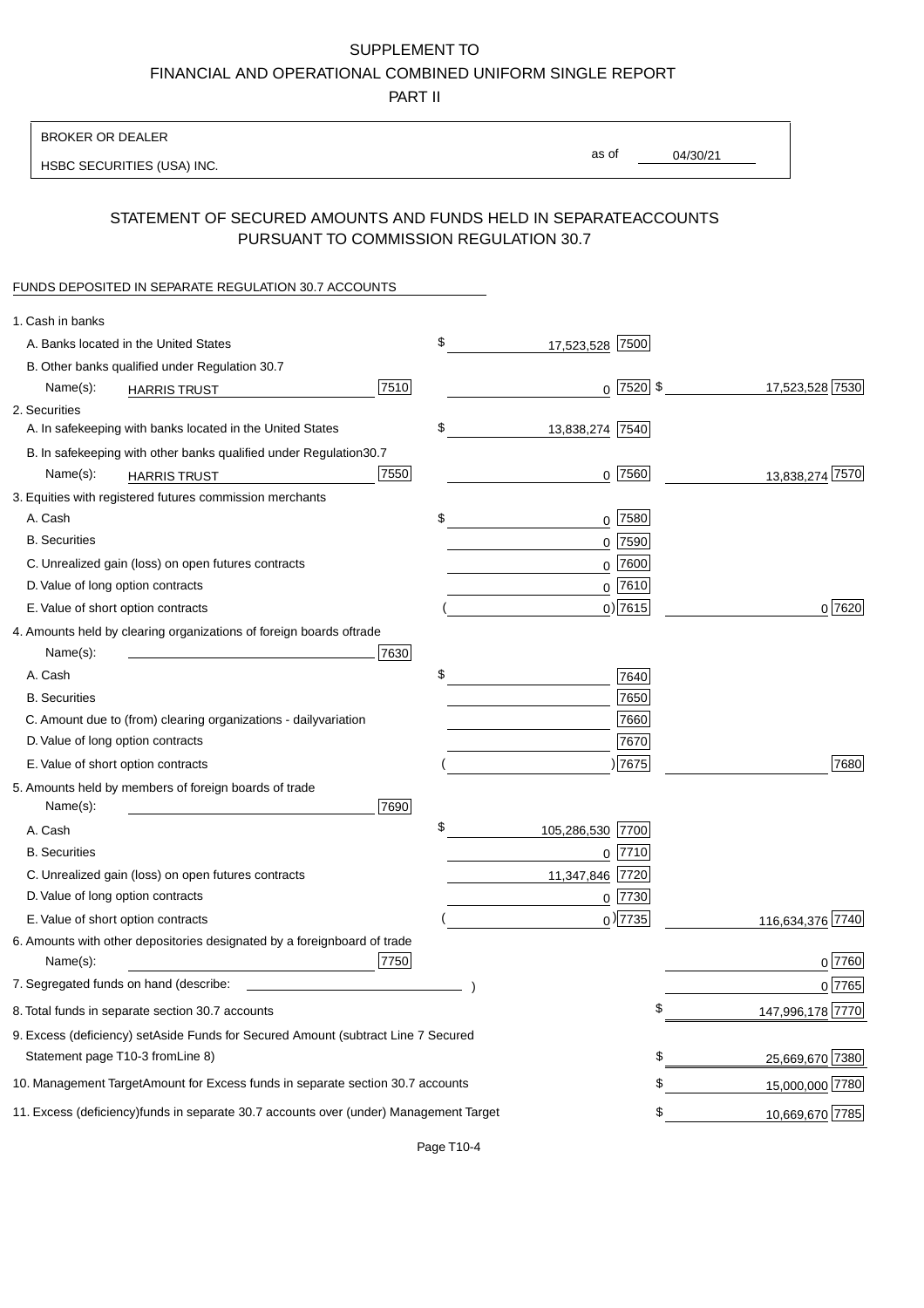PART II

HSBC SECURITIES (USA) INC. The contract of the contract of the contract of the contract of the contract of the contract of the contract of the contract of the contract of the contract of the contract of the contract of the BROKER OR DEALER

as of

#### STATEMENT OF CLEARED SWAPS CUSTOMER SEGREGATION REQUIREMENTS AND FUNDS IN CLEARED SWAPS CUSTOMER ACCOUNTS UNDER 4D(F) OF THE CEA

| <b>Cleared Swaps Customer Requirements</b>                                                                  |    |                         |
|-------------------------------------------------------------------------------------------------------------|----|-------------------------|
| 1. Net ledger balance                                                                                       |    |                         |
| A. Cash                                                                                                     | \$ | 8500<br>2,006,630,784   |
| B. Securities (at market)                                                                                   |    | 859,610,970 8510        |
| 2. Net unrealized profit (loss) in open cleared swaps                                                       |    | 8520<br>(1,582,118,767) |
| 3. Cleared swaps options                                                                                    |    |                         |
| A. Market value of open cleared swaps option contracts purchased                                            |    | 0   8530                |
| B. Market value of open cleared swaps option contracts granted (sold)                                       |    | $0)$ 8540               |
| 4. Net equity (deficit) (add lines 1, 2, and 3)                                                             | \$ | 1,284,122,987 8550      |
| 5. Accounts liquidating to a deficit and accounts with                                                      |    |                         |
| 8,031,213 8560<br>debit balances - gross<br>\$<br>amount                                                    |    |                         |
| 8,031,213) 8570<br>Less: amount offset by customer owned securities                                         |    | 0 8580                  |
| 6. Amount required to be segregated for cleared swaps customers (add lines 4 and 5)                         | S  | 8590<br>1,284,122,987   |
| Funds in Cleared Swaps Customer Segregated Accounts                                                         |    |                         |
| 7. Deposited in cleared swaps customer segregated accounts at banks                                         |    |                         |
| A. Cash                                                                                                     | \$ | 8600<br>6,486,624       |
| B. Securities representing investments of cleared swaps customers' funds (at market)                        |    | $0^{8610}$              |
| C. Securities held for particular cleared swaps customers in lieu of cash (at market)                       |    | 30,269,498 8620         |
| 8. Margins on deposit with derivatives clearing organizations in cleared swaps customer segregated accounts |    |                         |
| A. Cash                                                                                                     |    | 495,638,335 8630        |
| representing investments of cleared swaps customers' funds (at market)<br><b>B.</b> Securities              |    | 14,999,354 8640         |
| C. Securities held for particular cleared swaps customers in lieu of cash (at market)                       |    | 829,341,473 8650        |
| 9. Net settlement from (to) derivatives clearing organizations                                              |    | $(10,577,594)$ 8660     |
| 10. Cleared swaps options                                                                                   |    |                         |
| A. Value of open cleared swaps long option contracts                                                        |    | $0^{8670}$              |
| B. Value of open cleared swaps short option contracts                                                       |    | $0$ ) 8680              |
| 11. Net equities with other FCMs                                                                            |    |                         |
| A. Net liquidating equity                                                                                   |    | $0^{8690}$              |
| B. Securities representing investments of cleared swaps customers' funds (at market)                        |    | $0^{8700}$              |
| C. Securities held for particular cleared swaps customers in lieu of cash (at market)                       |    | 0 8710                  |
| 12. Cleared swaps customer funds on hand (describe:                                                         |    | $0 \;  8715 $           |
| 13. Total amount in cleared swaps customer segregation (add lines 7 through 12)                             | S  | 1,366,157,690 8720      |
| 14. Excess (deficiency) funds in cleared swaps customer segregation (subtract line 6 from line 13)          |    | 82,034,703 8730         |
| 15. Management Target Amount for Excess funds in cleared swaps segregated accounts                          | \$ | 71,000,000 8760         |
| 16. Excess<br>(deficiency) funds in cleared swaps customer segregated accounts over                         |    |                         |
| <b>Management Target Excess</b><br>(under)                                                                  | \$ | 11,034,703 8770         |